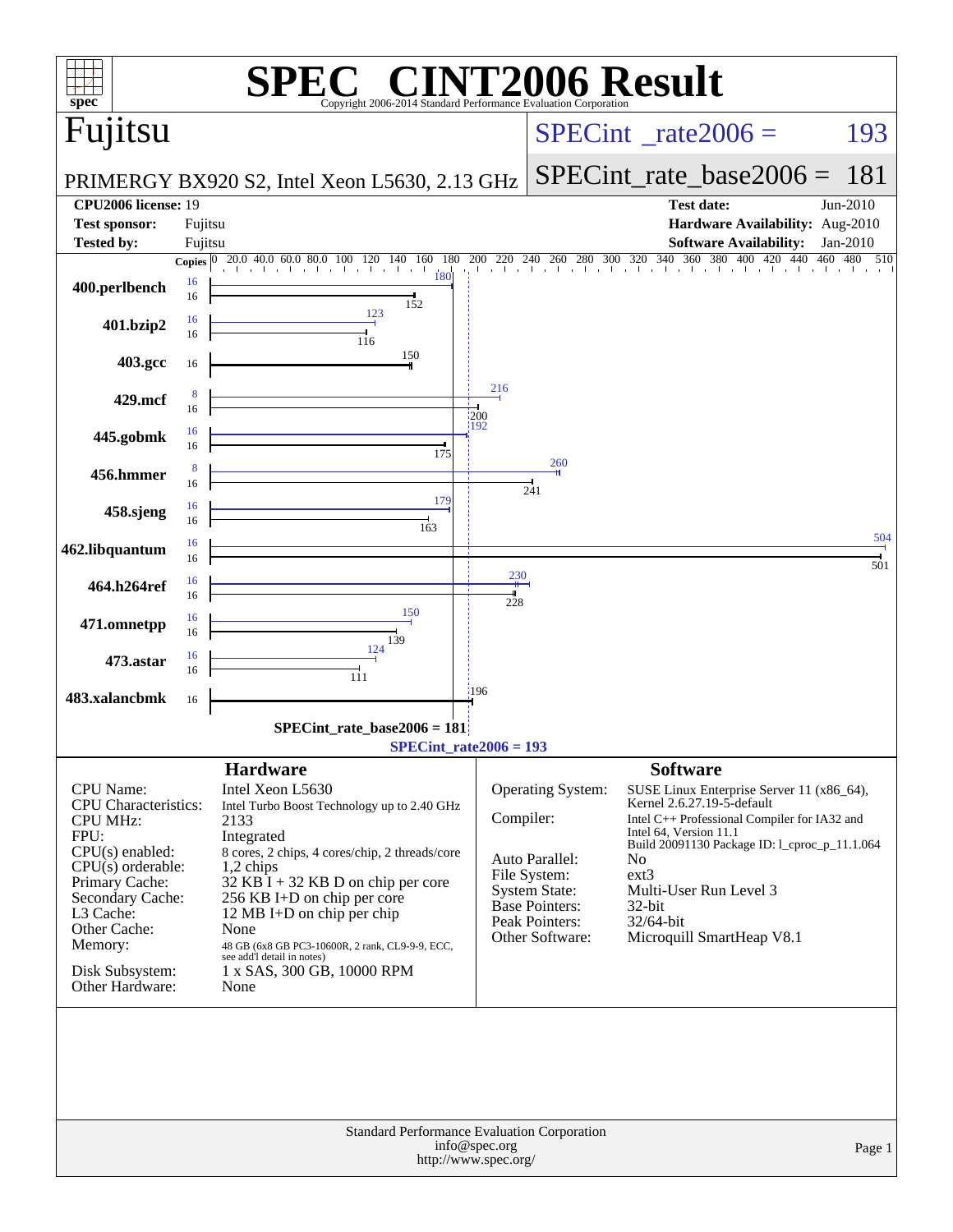

# **[SPEC CINT2006 Result](http://www.spec.org/auto/cpu2006/Docs/result-fields.html#SPECCINT2006Result)**

## Fujitsu

## SPECint rate $2006 =$  193

PRIMERGY BX920 S2, Intel Xeon L5630, 2.13 GHz

[SPECint\\_rate\\_base2006 =](http://www.spec.org/auto/cpu2006/Docs/result-fields.html#SPECintratebase2006) 181

**[CPU2006 license:](http://www.spec.org/auto/cpu2006/Docs/result-fields.html#CPU2006license)** 19 **[Test date:](http://www.spec.org/auto/cpu2006/Docs/result-fields.html#Testdate)** Jun-2010

**[Test sponsor:](http://www.spec.org/auto/cpu2006/Docs/result-fields.html#Testsponsor)** Fujitsu **[Hardware Availability:](http://www.spec.org/auto/cpu2006/Docs/result-fields.html#HardwareAvailability)** Aug-2010 **[Tested by:](http://www.spec.org/auto/cpu2006/Docs/result-fields.html#Testedby)** Fujitsu **[Software Availability:](http://www.spec.org/auto/cpu2006/Docs/result-fields.html#SoftwareAvailability)** Jan-2010

### **[Results Table](http://www.spec.org/auto/cpu2006/Docs/result-fields.html#ResultsTable)**

|                    | <b>Base</b>                                                                                              |                |       |                |            |                | <b>Peak</b>      |               |                |              |                |              |                |              |
|--------------------|----------------------------------------------------------------------------------------------------------|----------------|-------|----------------|------------|----------------|------------------|---------------|----------------|--------------|----------------|--------------|----------------|--------------|
| <b>Benchmark</b>   | <b>Copies</b>                                                                                            | <b>Seconds</b> | Ratio | <b>Seconds</b> | Ratio      | <b>Seconds</b> | Ratio            | <b>Copies</b> | <b>Seconds</b> | <b>Ratio</b> | <b>Seconds</b> | <b>Ratio</b> | <b>Seconds</b> | <b>Ratio</b> |
| 400.perlbench      | 16                                                                                                       | 1026           | 152   | 1028           | <b>152</b> | 1022           | 153 <sup> </sup> | 16            | 866            | 181          | 869            | <b>180</b>   | 869            | 180          |
| 401.bzip2          | 16                                                                                                       | 1329           | 116   | 1325           | 117        | 1327           | <b>116</b>       | 16            | 1256           | 123          | 1256           | 123          | 1253           | 123          |
| $403.\mathrm{gcc}$ | 16                                                                                                       | 855            | 151   | 864            | 149        | 860            | <b>150</b>       | 16            | 855            | 151          | 864            | 149          | 860            | 150          |
| $429$ .mcf         | 16                                                                                                       | 729            | 200   | 730            | <b>200</b> | 730            | <b>200</b>       |               | 338            | 216          | 338            | 216          | 337            | 216          |
| $445$ .gobm $k$    | 16                                                                                                       | 961            | 175   | 958            | <b>175</b> | 956            | 176              | 16            | 876            | 192          | 876            | 192          | 879            | 191          |
| 456.hmmer          | 16                                                                                                       | 621            | 240   | 620            | 241        | 619            | 241              |               | 289            | 258          | 287            | 260          | 286            | 261          |
| 458 sjeng          | 16                                                                                                       | 1188           | 163   | 1187           | 163        | 1188           | 163              | 16            | 1086           | 178          | 1084           | 179          | 1081           | 179          |
| 462.libquantum     | 16                                                                                                       | 662            | 501   | 662            | 501        | 662            | 501              | 16            | 657            | 504          | 657            | 504          | 657            | 504          |
| 464.h264ref        | 16                                                                                                       | 1556           | 228   | 1566           | 226        | 1554           | 228              | 16            | 1555           | 228          | 1485           | 238          | 1540           | 230          |
| 471.omnetpp        | 16                                                                                                       | 720            | 139   | 719            | 139        | 720            | 139              | 16            | 668            | 150          | 667            | 150          | 668            | 150          |
| $473.$ astar       | 16                                                                                                       | 1011           | 111   | 1011           | 111        | 1012           | 111              | 16            | 908            | 124          | 908            | <u>124</u>   | 907            | 124          |
| 483.xalancbmk      | 16                                                                                                       | 564            | 196   | 564            | <b>196</b> | 564            | 196 <sub>l</sub> | 16            | 564            | 196          | 564            | 196          | 564            | 196          |
|                    | Results appear in the order in which they were run. Bold underlined text indicates a median measurement. |                |       |                |            |                |                  |               |                |              |                |              |                |              |

#### **[Submit Notes](http://www.spec.org/auto/cpu2006/Docs/result-fields.html#SubmitNotes)**

The config file option 'submit' was used. numactl was used to bind copies to the cores

## **[Operating System Notes](http://www.spec.org/auto/cpu2006/Docs/result-fields.html#OperatingSystemNotes)**

'ulimit -s unlimited' was used to set the stacksize to unlimited prior to run

#### **[Platform Notes](http://www.spec.org/auto/cpu2006/Docs/result-fields.html#PlatformNotes)**

 The system automatically configures the memory to run at 1067 MHz. BIOS configuration: Data Reuse Optimization = Disable Performance/Power Setting = Traditional

## **[General Notes](http://www.spec.org/auto/cpu2006/Docs/result-fields.html#GeneralNotes)**

 For information about Fujitsu please visit: <http://www.fujitsu.com> Binaries were compiled on SLES 10 with Binutils 2.18.50.0.7.20080502

# **[Base Compiler Invocation](http://www.spec.org/auto/cpu2006/Docs/result-fields.html#BaseCompilerInvocation)**

[C benchmarks](http://www.spec.org/auto/cpu2006/Docs/result-fields.html#Cbenchmarks): [icc -m32](http://www.spec.org/cpu2006/results/res2010q3/cpu2006-20100702-12091.flags.html#user_CCbase_intel_icc_32bit_5ff4a39e364c98233615fdd38438c6f2)

Continued on next page

Standard Performance Evaluation Corporation [info@spec.org](mailto:info@spec.org) <http://www.spec.org/>

Page 2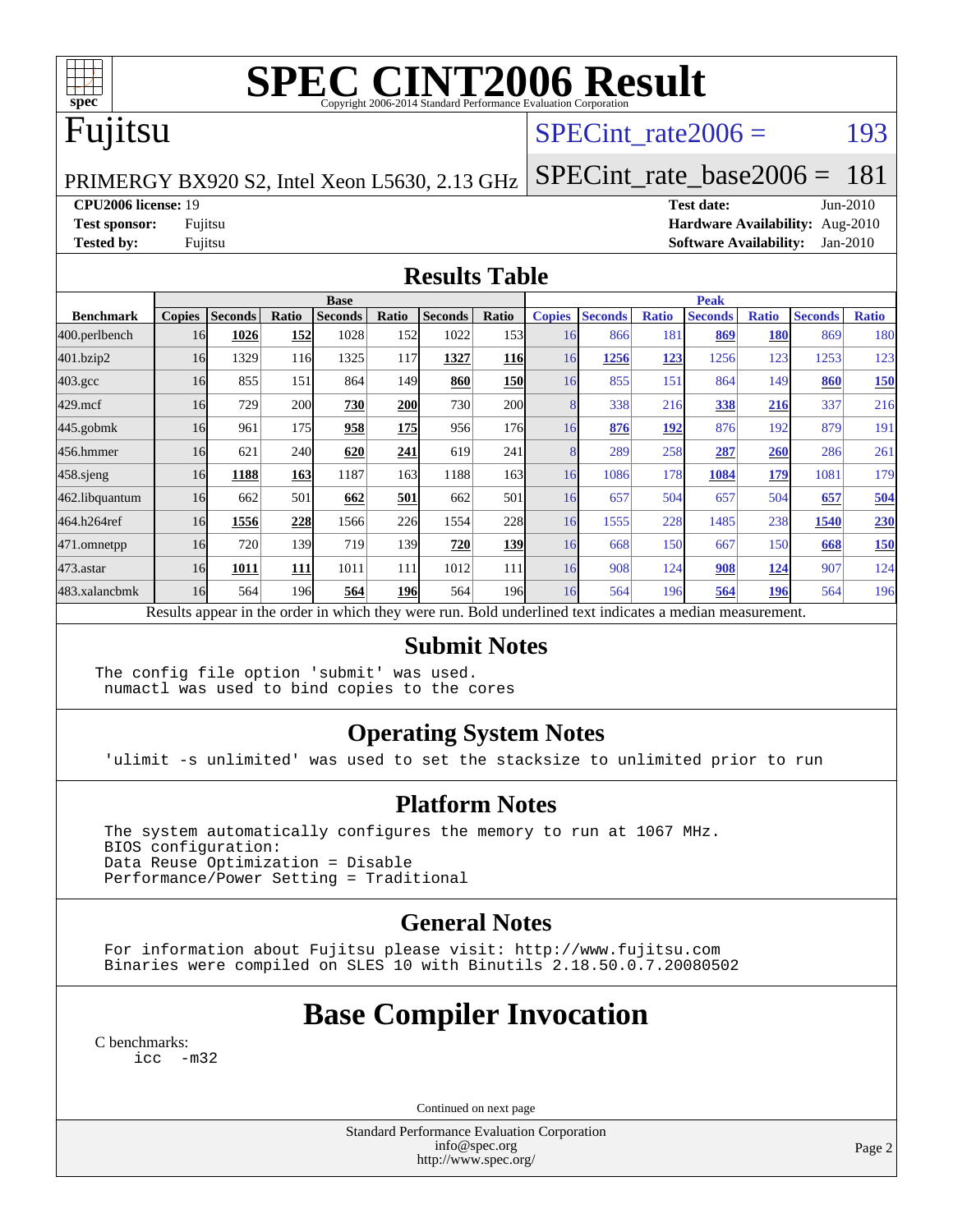| $spec^*$                                                                                                       | Copyright 2006-2014 Standard Performance Evaluation Corporation | <b>SPEC CINT2006 Result</b>                                                                  |                        |
|----------------------------------------------------------------------------------------------------------------|-----------------------------------------------------------------|----------------------------------------------------------------------------------------------|------------------------|
| Fujitsu                                                                                                        |                                                                 | SPECint rate $2006 =$                                                                        | 193                    |
| PRIMERGY BX920 S2, Intel Xeon L5630, 2.13 GHz                                                                  |                                                                 | $SPECint_rate_base2006 = 181$                                                                |                        |
| CPU2006 license: 19<br><b>Test sponsor:</b><br>Fujitsu<br><b>Tested by:</b><br>Fujitsu                         |                                                                 | <b>Test date:</b><br><b>Hardware Availability:</b> Aug-2010<br><b>Software Availability:</b> | $Jun-2010$<br>Jan-2010 |
| $C_{++}$ benchmarks:<br>icpc -m32                                                                              |                                                                 | <b>Base Compiler Invocation (Continued)</b>                                                  |                        |
|                                                                                                                | <b>Base Portability Flags</b>                                   |                                                                                              |                        |
| 400.perlbench: - DSPEC_CPU_LINUX_IA32<br>462.libquantum: - DSPEC_CPU_LINUX<br>483.xalancbmk: - DSPEC CPU LINUX |                                                                 |                                                                                              |                        |
|                                                                                                                | <b>Base Optimization Flags</b>                                  |                                                                                              |                        |
| C benchmarks:<br>-xSSE4.2 -ipo -03 -no-prec-div -static -opt-prefetch                                          |                                                                 |                                                                                              |                        |
| $C_{++}$ benchmarks:<br>-xSSE4.2 -ipo -03 -no-prec-div -opt-prefetch -Wl,-z, muldefs                           |                                                                 | -L/home/cmplr/usr3/alrahate/cpu2006.1.1.ic11.1/libic11.1-32bit -lsmartheap                   |                        |
|                                                                                                                | <b>Base Other Flags</b>                                         |                                                                                              |                        |
| C benchmarks:<br>403.gcc: -Dalloca=_alloca                                                                     |                                                                 |                                                                                              |                        |
|                                                                                                                | <b>Peak Compiler Invocation</b>                                 |                                                                                              |                        |
| C benchmarks (except as noted below):<br>$\text{icc}$ -m32                                                     |                                                                 |                                                                                              |                        |
| 401.bzip2: icc -m64                                                                                            |                                                                 |                                                                                              |                        |
| 456.hmmer: icc -m64<br>458.sjeng: icc -m64                                                                     |                                                                 |                                                                                              |                        |
| 462.libquantum: icc -m64                                                                                       |                                                                 |                                                                                              |                        |
| C++ benchmarks (except as noted below):<br>icpc -m32                                                           |                                                                 |                                                                                              |                        |

473.astar: [icpc -m64](http://www.spec.org/cpu2006/results/res2010q3/cpu2006-20100702-12091.flags.html#user_peakCXXLD473_astar_intel_icpc_64bit_fc66a5337ce925472a5c54ad6a0de310)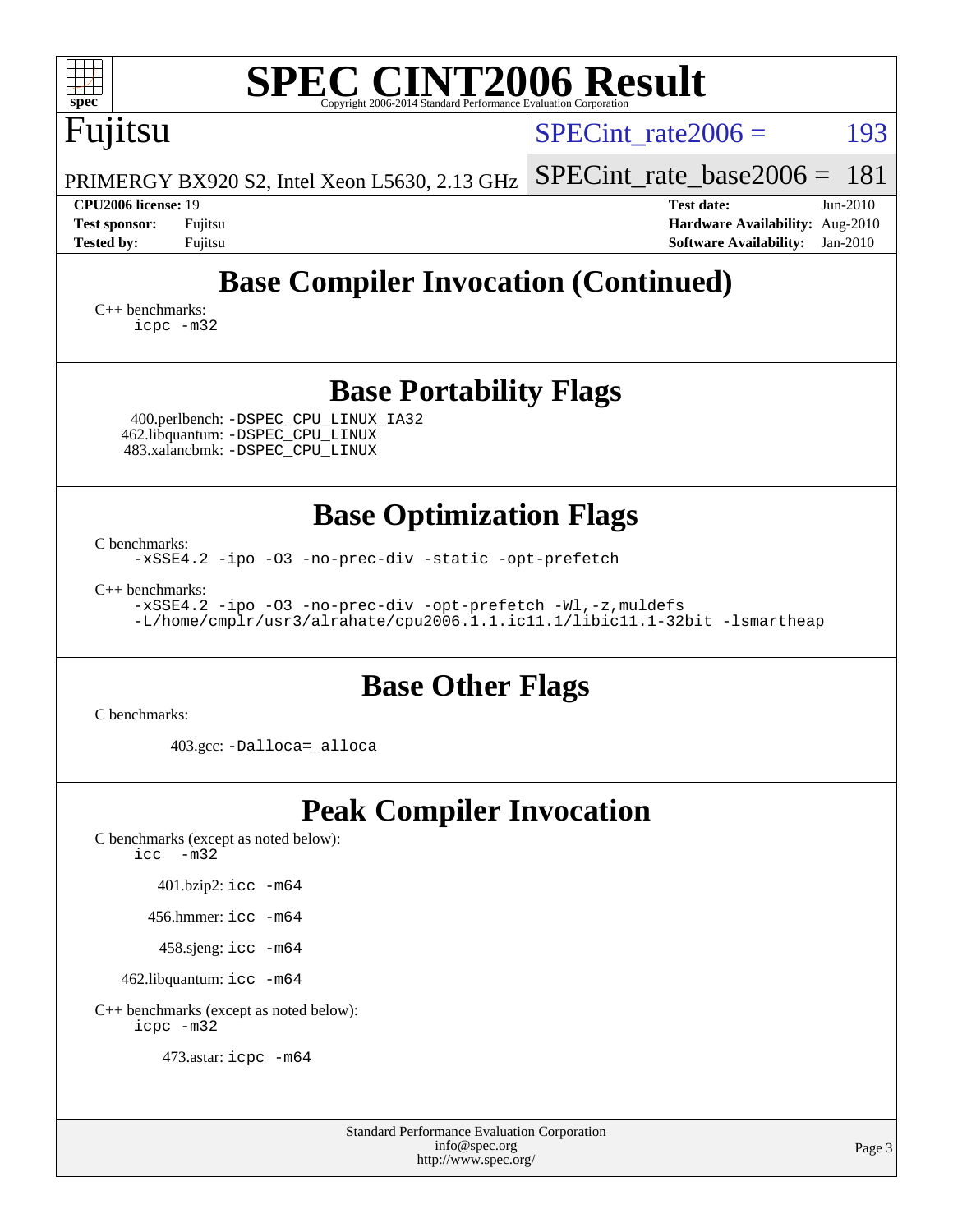

# **[SPEC CINT2006 Result](http://www.spec.org/auto/cpu2006/Docs/result-fields.html#SPECCINT2006Result)**

# Fujitsu

SPECint rate $2006 =$  193

[SPECint\\_rate\\_base2006 =](http://www.spec.org/auto/cpu2006/Docs/result-fields.html#SPECintratebase2006) 181

Page 4

PRIMERGY BX920 S2, Intel Xeon L5630, 2.13 GHz

**[CPU2006 license:](http://www.spec.org/auto/cpu2006/Docs/result-fields.html#CPU2006license)** 19 **[Test date:](http://www.spec.org/auto/cpu2006/Docs/result-fields.html#Testdate)** Jun-2010 **[Test sponsor:](http://www.spec.org/auto/cpu2006/Docs/result-fields.html#Testsponsor)** Fujitsu **[Hardware Availability:](http://www.spec.org/auto/cpu2006/Docs/result-fields.html#HardwareAvailability)** Aug-2010 **[Tested by:](http://www.spec.org/auto/cpu2006/Docs/result-fields.html#Testedby)** Fujitsu **[Software Availability:](http://www.spec.org/auto/cpu2006/Docs/result-fields.html#SoftwareAvailability)** Jan-2010

## **[Peak Portability Flags](http://www.spec.org/auto/cpu2006/Docs/result-fields.html#PeakPortabilityFlags)**

 400.perlbench: [-DSPEC\\_CPU\\_LINUX\\_IA32](http://www.spec.org/cpu2006/results/res2010q3/cpu2006-20100702-12091.flags.html#b400.perlbench_peakCPORTABILITY_DSPEC_CPU_LINUX_IA32) 401.bzip2: [-DSPEC\\_CPU\\_LP64](http://www.spec.org/cpu2006/results/res2010q3/cpu2006-20100702-12091.flags.html#suite_peakCPORTABILITY401_bzip2_DSPEC_CPU_LP64) 456.hmmer: [-DSPEC\\_CPU\\_LP64](http://www.spec.org/cpu2006/results/res2010q3/cpu2006-20100702-12091.flags.html#suite_peakCPORTABILITY456_hmmer_DSPEC_CPU_LP64) 458.sjeng: [-DSPEC\\_CPU\\_LP64](http://www.spec.org/cpu2006/results/res2010q3/cpu2006-20100702-12091.flags.html#suite_peakCPORTABILITY458_sjeng_DSPEC_CPU_LP64) 462.libquantum: [-DSPEC\\_CPU\\_LP64](http://www.spec.org/cpu2006/results/res2010q3/cpu2006-20100702-12091.flags.html#suite_peakCPORTABILITY462_libquantum_DSPEC_CPU_LP64) [-DSPEC\\_CPU\\_LINUX](http://www.spec.org/cpu2006/results/res2010q3/cpu2006-20100702-12091.flags.html#b462.libquantum_peakCPORTABILITY_DSPEC_CPU_LINUX) 473.astar: [-DSPEC\\_CPU\\_LP64](http://www.spec.org/cpu2006/results/res2010q3/cpu2006-20100702-12091.flags.html#suite_peakCXXPORTABILITY473_astar_DSPEC_CPU_LP64) 483.xalancbmk: [-DSPEC\\_CPU\\_LINUX](http://www.spec.org/cpu2006/results/res2010q3/cpu2006-20100702-12091.flags.html#b483.xalancbmk_peakCXXPORTABILITY_DSPEC_CPU_LINUX)

## **[Peak Optimization Flags](http://www.spec.org/auto/cpu2006/Docs/result-fields.html#PeakOptimizationFlags)**

[C benchmarks](http://www.spec.org/auto/cpu2006/Docs/result-fields.html#Cbenchmarks):

Standard Performance Evaluation Corporation 400.perlbench: [-xSSE4.2](http://www.spec.org/cpu2006/results/res2010q3/cpu2006-20100702-12091.flags.html#user_peakPASS2_CFLAGSPASS2_LDCFLAGS400_perlbench_f-xSSE42_f91528193cf0b216347adb8b939d4107)(pass 2) [-prof-gen](http://www.spec.org/cpu2006/results/res2010q3/cpu2006-20100702-12091.flags.html#user_peakPASS1_CFLAGSPASS1_LDCFLAGS400_perlbench_prof_gen_e43856698f6ca7b7e442dfd80e94a8fc)(pass 1) [-ipo](http://www.spec.org/cpu2006/results/res2010q3/cpu2006-20100702-12091.flags.html#user_peakPASS2_CFLAGSPASS2_LDCFLAGS400_perlbench_f-ipo)(pass 2) [-O3](http://www.spec.org/cpu2006/results/res2010q3/cpu2006-20100702-12091.flags.html#user_peakPASS2_CFLAGSPASS2_LDCFLAGS400_perlbench_f-O3)(pass 2) [-no-prec-div](http://www.spec.org/cpu2006/results/res2010q3/cpu2006-20100702-12091.flags.html#user_peakPASS2_CFLAGSPASS2_LDCFLAGS400_perlbench_f-no-prec-div)(pass 2) [-static](http://www.spec.org/cpu2006/results/res2010q3/cpu2006-20100702-12091.flags.html#user_peakPASS2_CFLAGSPASS2_LDCFLAGS400_perlbench_f-static)(pass 2) [-prof-use](http://www.spec.org/cpu2006/results/res2010q3/cpu2006-20100702-12091.flags.html#user_peakPASS2_CFLAGSPASS2_LDCFLAGS400_perlbench_prof_use_bccf7792157ff70d64e32fe3e1250b55)(pass 2) [-ansi-alias](http://www.spec.org/cpu2006/results/res2010q3/cpu2006-20100702-12091.flags.html#user_peakCOPTIMIZE400_perlbench_f-ansi-alias) 401.bzip2: [-xSSE4.2](http://www.spec.org/cpu2006/results/res2010q3/cpu2006-20100702-12091.flags.html#user_peakPASS2_CFLAGSPASS2_LDCFLAGS401_bzip2_f-xSSE42_f91528193cf0b216347adb8b939d4107)(pass 2) [-prof-gen](http://www.spec.org/cpu2006/results/res2010q3/cpu2006-20100702-12091.flags.html#user_peakPASS1_CFLAGSPASS1_LDCFLAGS401_bzip2_prof_gen_e43856698f6ca7b7e442dfd80e94a8fc)(pass 1) [-ipo](http://www.spec.org/cpu2006/results/res2010q3/cpu2006-20100702-12091.flags.html#user_peakPASS2_CFLAGSPASS2_LDCFLAGS401_bzip2_f-ipo)(pass 2) [-O3](http://www.spec.org/cpu2006/results/res2010q3/cpu2006-20100702-12091.flags.html#user_peakPASS2_CFLAGSPASS2_LDCFLAGS401_bzip2_f-O3)(pass 2) [-no-prec-div](http://www.spec.org/cpu2006/results/res2010q3/cpu2006-20100702-12091.flags.html#user_peakPASS2_CFLAGSPASS2_LDCFLAGS401_bzip2_f-no-prec-div)(pass 2) [-static](http://www.spec.org/cpu2006/results/res2010q3/cpu2006-20100702-12091.flags.html#user_peakPASS2_CFLAGSPASS2_LDCFLAGS401_bzip2_f-static)(pass 2) [-prof-use](http://www.spec.org/cpu2006/results/res2010q3/cpu2006-20100702-12091.flags.html#user_peakPASS2_CFLAGSPASS2_LDCFLAGS401_bzip2_prof_use_bccf7792157ff70d64e32fe3e1250b55)(pass 2) [-opt-prefetch](http://www.spec.org/cpu2006/results/res2010q3/cpu2006-20100702-12091.flags.html#user_peakCOPTIMIZE401_bzip2_f-opt-prefetch) [-ansi-alias](http://www.spec.org/cpu2006/results/res2010q3/cpu2006-20100702-12091.flags.html#user_peakCOPTIMIZE401_bzip2_f-ansi-alias) [-auto-ilp32](http://www.spec.org/cpu2006/results/res2010q3/cpu2006-20100702-12091.flags.html#user_peakCOPTIMIZE401_bzip2_f-auto-ilp32)  $403.\text{gcc: basepeak}$  = yes 429.mcf: [-xSSE4.2](http://www.spec.org/cpu2006/results/res2010q3/cpu2006-20100702-12091.flags.html#user_peakCOPTIMIZE429_mcf_f-xSSE42_f91528193cf0b216347adb8b939d4107) [-ipo](http://www.spec.org/cpu2006/results/res2010q3/cpu2006-20100702-12091.flags.html#user_peakCOPTIMIZE429_mcf_f-ipo) [-O3](http://www.spec.org/cpu2006/results/res2010q3/cpu2006-20100702-12091.flags.html#user_peakCOPTIMIZE429_mcf_f-O3) [-no-prec-div](http://www.spec.org/cpu2006/results/res2010q3/cpu2006-20100702-12091.flags.html#user_peakCOPTIMIZE429_mcf_f-no-prec-div) [-static](http://www.spec.org/cpu2006/results/res2010q3/cpu2006-20100702-12091.flags.html#user_peakCOPTIMIZE429_mcf_f-static) [-opt-prefetch](http://www.spec.org/cpu2006/results/res2010q3/cpu2006-20100702-12091.flags.html#user_peakCOPTIMIZE429_mcf_f-opt-prefetch) 445.gobmk: [-xSSE4.2](http://www.spec.org/cpu2006/results/res2010q3/cpu2006-20100702-12091.flags.html#user_peakPASS2_CFLAGSPASS2_LDCFLAGS445_gobmk_f-xSSE42_f91528193cf0b216347adb8b939d4107)(pass 2) [-prof-gen](http://www.spec.org/cpu2006/results/res2010q3/cpu2006-20100702-12091.flags.html#user_peakPASS1_CFLAGSPASS1_LDCFLAGS445_gobmk_prof_gen_e43856698f6ca7b7e442dfd80e94a8fc)(pass 1) [-prof-use](http://www.spec.org/cpu2006/results/res2010q3/cpu2006-20100702-12091.flags.html#user_peakPASS2_CFLAGSPASS2_LDCFLAGS445_gobmk_prof_use_bccf7792157ff70d64e32fe3e1250b55)(pass 2) [-O2](http://www.spec.org/cpu2006/results/res2010q3/cpu2006-20100702-12091.flags.html#user_peakCOPTIMIZE445_gobmk_f-O2) [-ipo](http://www.spec.org/cpu2006/results/res2010q3/cpu2006-20100702-12091.flags.html#user_peakCOPTIMIZE445_gobmk_f-ipo) [-no-prec-div](http://www.spec.org/cpu2006/results/res2010q3/cpu2006-20100702-12091.flags.html#user_peakCOPTIMIZE445_gobmk_f-no-prec-div) [-ansi-alias](http://www.spec.org/cpu2006/results/res2010q3/cpu2006-20100702-12091.flags.html#user_peakCOPTIMIZE445_gobmk_f-ansi-alias) 456.hmmer: [-xSSE4.2](http://www.spec.org/cpu2006/results/res2010q3/cpu2006-20100702-12091.flags.html#user_peakCOPTIMIZE456_hmmer_f-xSSE42_f91528193cf0b216347adb8b939d4107) [-ipo](http://www.spec.org/cpu2006/results/res2010q3/cpu2006-20100702-12091.flags.html#user_peakCOPTIMIZE456_hmmer_f-ipo) [-O3](http://www.spec.org/cpu2006/results/res2010q3/cpu2006-20100702-12091.flags.html#user_peakCOPTIMIZE456_hmmer_f-O3) [-no-prec-div](http://www.spec.org/cpu2006/results/res2010q3/cpu2006-20100702-12091.flags.html#user_peakCOPTIMIZE456_hmmer_f-no-prec-div) [-static](http://www.spec.org/cpu2006/results/res2010q3/cpu2006-20100702-12091.flags.html#user_peakCOPTIMIZE456_hmmer_f-static) [-unroll2](http://www.spec.org/cpu2006/results/res2010q3/cpu2006-20100702-12091.flags.html#user_peakCOPTIMIZE456_hmmer_f-unroll_784dae83bebfb236979b41d2422d7ec2) [-ansi-alias](http://www.spec.org/cpu2006/results/res2010q3/cpu2006-20100702-12091.flags.html#user_peakCOPTIMIZE456_hmmer_f-ansi-alias) [-auto-ilp32](http://www.spec.org/cpu2006/results/res2010q3/cpu2006-20100702-12091.flags.html#user_peakCOPTIMIZE456_hmmer_f-auto-ilp32)  $458 \text{.}$  sjeng:  $-xSSE4$ .  $2(\text{pass 2})$  -prof-qen(pass 1) [-ipo](http://www.spec.org/cpu2006/results/res2010q3/cpu2006-20100702-12091.flags.html#user_peakPASS2_CFLAGSPASS2_LDCFLAGS458_sjeng_f-ipo)(pass 2) [-O3](http://www.spec.org/cpu2006/results/res2010q3/cpu2006-20100702-12091.flags.html#user_peakPASS2_CFLAGSPASS2_LDCFLAGS458_sjeng_f-O3)(pass 2) [-no-prec-div](http://www.spec.org/cpu2006/results/res2010q3/cpu2006-20100702-12091.flags.html#user_peakPASS2_CFLAGSPASS2_LDCFLAGS458_sjeng_f-no-prec-div)(pass 2) [-static](http://www.spec.org/cpu2006/results/res2010q3/cpu2006-20100702-12091.flags.html#user_peakPASS2_CFLAGSPASS2_LDCFLAGS458_sjeng_f-static)(pass 2) [-prof-use](http://www.spec.org/cpu2006/results/res2010q3/cpu2006-20100702-12091.flags.html#user_peakPASS2_CFLAGSPASS2_LDCFLAGS458_sjeng_prof_use_bccf7792157ff70d64e32fe3e1250b55)(pass 2) [-unroll4](http://www.spec.org/cpu2006/results/res2010q3/cpu2006-20100702-12091.flags.html#user_peakCOPTIMIZE458_sjeng_f-unroll_4e5e4ed65b7fd20bdcd365bec371b81f) [-auto-ilp32](http://www.spec.org/cpu2006/results/res2010q3/cpu2006-20100702-12091.flags.html#user_peakCOPTIMIZE458_sjeng_f-auto-ilp32) 462.libquantum: [-xSSE4.2](http://www.spec.org/cpu2006/results/res2010q3/cpu2006-20100702-12091.flags.html#user_peakCOPTIMIZE462_libquantum_f-xSSE42_f91528193cf0b216347adb8b939d4107) [-ipo](http://www.spec.org/cpu2006/results/res2010q3/cpu2006-20100702-12091.flags.html#user_peakCOPTIMIZE462_libquantum_f-ipo) [-O3](http://www.spec.org/cpu2006/results/res2010q3/cpu2006-20100702-12091.flags.html#user_peakCOPTIMIZE462_libquantum_f-O3) [-no-prec-div](http://www.spec.org/cpu2006/results/res2010q3/cpu2006-20100702-12091.flags.html#user_peakCOPTIMIZE462_libquantum_f-no-prec-div) [-static](http://www.spec.org/cpu2006/results/res2010q3/cpu2006-20100702-12091.flags.html#user_peakCOPTIMIZE462_libquantum_f-static) [-auto-ilp32](http://www.spec.org/cpu2006/results/res2010q3/cpu2006-20100702-12091.flags.html#user_peakCOPTIMIZE462_libquantum_f-auto-ilp32) [-opt-prefetch](http://www.spec.org/cpu2006/results/res2010q3/cpu2006-20100702-12091.flags.html#user_peakCOPTIMIZE462_libquantum_f-opt-prefetch) 464.h264ref: [-xSSE4.2](http://www.spec.org/cpu2006/results/res2010q3/cpu2006-20100702-12091.flags.html#user_peakPASS2_CFLAGSPASS2_LDCFLAGS464_h264ref_f-xSSE42_f91528193cf0b216347adb8b939d4107)(pass 2) [-prof-gen](http://www.spec.org/cpu2006/results/res2010q3/cpu2006-20100702-12091.flags.html#user_peakPASS1_CFLAGSPASS1_LDCFLAGS464_h264ref_prof_gen_e43856698f6ca7b7e442dfd80e94a8fc)(pass 1) [-ipo](http://www.spec.org/cpu2006/results/res2010q3/cpu2006-20100702-12091.flags.html#user_peakPASS2_CFLAGSPASS2_LDCFLAGS464_h264ref_f-ipo)(pass 2) [-O3](http://www.spec.org/cpu2006/results/res2010q3/cpu2006-20100702-12091.flags.html#user_peakPASS2_CFLAGSPASS2_LDCFLAGS464_h264ref_f-O3)(pass 2) [-no-prec-div](http://www.spec.org/cpu2006/results/res2010q3/cpu2006-20100702-12091.flags.html#user_peakPASS2_CFLAGSPASS2_LDCFLAGS464_h264ref_f-no-prec-div)(pass 2) [-static](http://www.spec.org/cpu2006/results/res2010q3/cpu2006-20100702-12091.flags.html#user_peakPASS2_CFLAGSPASS2_LDCFLAGS464_h264ref_f-static)(pass 2) [-prof-use](http://www.spec.org/cpu2006/results/res2010q3/cpu2006-20100702-12091.flags.html#user_peakPASS2_CFLAGSPASS2_LDCFLAGS464_h264ref_prof_use_bccf7792157ff70d64e32fe3e1250b55)(pass 2) [-unroll2](http://www.spec.org/cpu2006/results/res2010q3/cpu2006-20100702-12091.flags.html#user_peakCOPTIMIZE464_h264ref_f-unroll_784dae83bebfb236979b41d2422d7ec2) [-ansi-alias](http://www.spec.org/cpu2006/results/res2010q3/cpu2006-20100702-12091.flags.html#user_peakCOPTIMIZE464_h264ref_f-ansi-alias) [C++ benchmarks:](http://www.spec.org/auto/cpu2006/Docs/result-fields.html#CXXbenchmarks) 471.omnetpp: [-xSSE4.2](http://www.spec.org/cpu2006/results/res2010q3/cpu2006-20100702-12091.flags.html#user_peakPASS2_CXXFLAGSPASS2_LDCXXFLAGS471_omnetpp_f-xSSE42_f91528193cf0b216347adb8b939d4107)(pass 2) [-prof-gen](http://www.spec.org/cpu2006/results/res2010q3/cpu2006-20100702-12091.flags.html#user_peakPASS1_CXXFLAGSPASS1_LDCXXFLAGS471_omnetpp_prof_gen_e43856698f6ca7b7e442dfd80e94a8fc)(pass 1) [-ipo](http://www.spec.org/cpu2006/results/res2010q3/cpu2006-20100702-12091.flags.html#user_peakPASS2_CXXFLAGSPASS2_LDCXXFLAGS471_omnetpp_f-ipo)(pass 2) [-O3](http://www.spec.org/cpu2006/results/res2010q3/cpu2006-20100702-12091.flags.html#user_peakPASS2_CXXFLAGSPASS2_LDCXXFLAGS471_omnetpp_f-O3)(pass 2) [-no-prec-div](http://www.spec.org/cpu2006/results/res2010q3/cpu2006-20100702-12091.flags.html#user_peakPASS2_CXXFLAGSPASS2_LDCXXFLAGS471_omnetpp_f-no-prec-div)(pass 2) [-prof-use](http://www.spec.org/cpu2006/results/res2010q3/cpu2006-20100702-12091.flags.html#user_peakPASS2_CXXFLAGSPASS2_LDCXXFLAGS471_omnetpp_prof_use_bccf7792157ff70d64e32fe3e1250b55)(pass 2) [-ansi-alias](http://www.spec.org/cpu2006/results/res2010q3/cpu2006-20100702-12091.flags.html#user_peakCXXOPTIMIZE471_omnetpp_f-ansi-alias) [-opt-ra-region-strategy=block](http://www.spec.org/cpu2006/results/res2010q3/cpu2006-20100702-12091.flags.html#user_peakCXXOPTIMIZE471_omnetpp_f-opt-ra-region-strategy-block_a0a37c372d03933b2a18d4af463c1f69) [-Wl,-z,muldefs](http://www.spec.org/cpu2006/results/res2010q3/cpu2006-20100702-12091.flags.html#user_peakEXTRA_LDFLAGS471_omnetpp_link_force_multiple1_74079c344b956b9658436fd1b6dd3a8a) [-L/home/cmplr/usr3/alrahate/cpu2006.1.1.ic11.1/libic11.1-32bit -lsmartheap](http://www.spec.org/cpu2006/results/res2010q3/cpu2006-20100702-12091.flags.html#user_peakEXTRA_LIBS471_omnetpp_SmartHeap_d86dffe4a79b79ef8890d5cce17030c3) Continued on next page

> [info@spec.org](mailto:info@spec.org) <http://www.spec.org/>